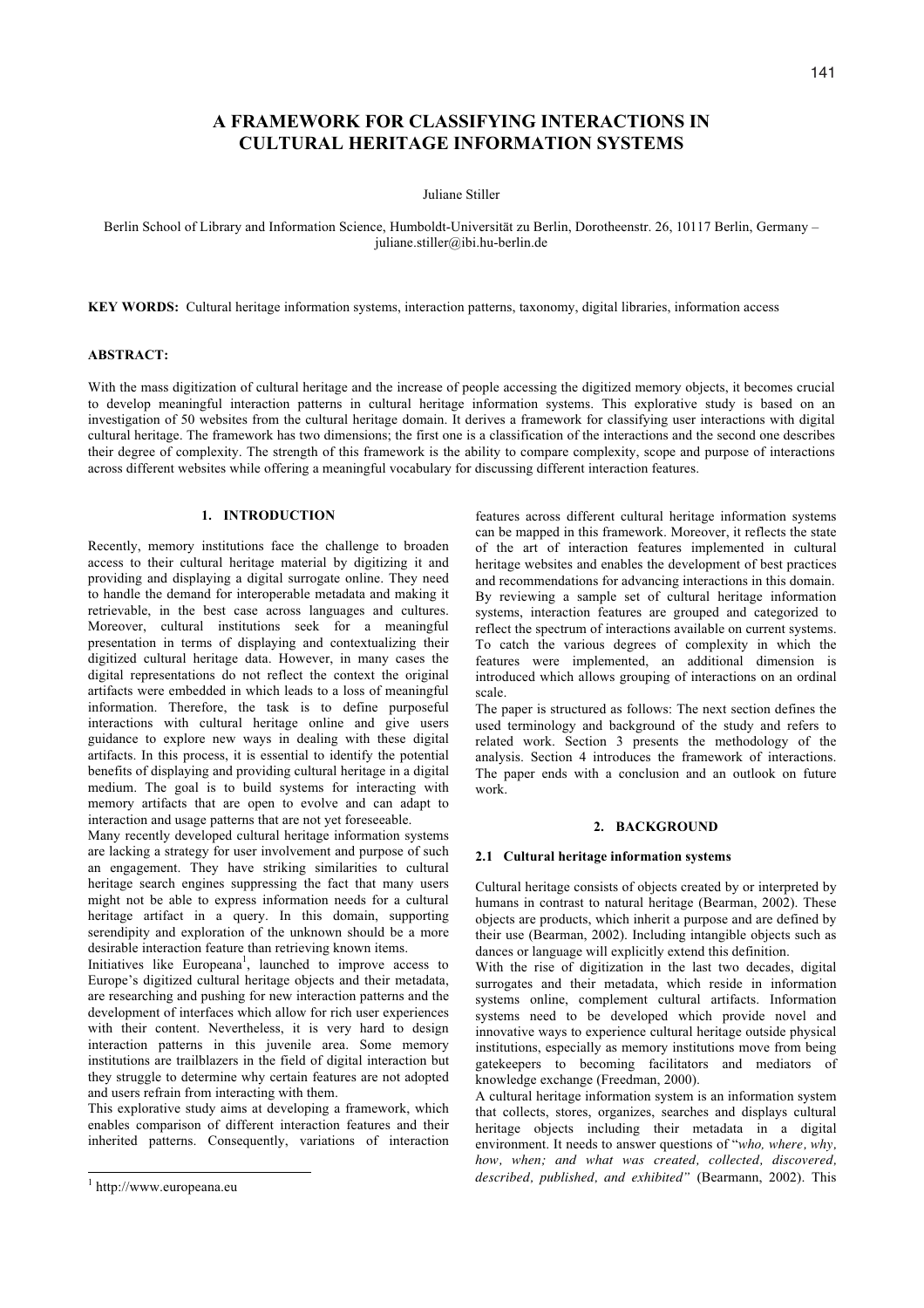requires the information system to provide interactions that go beyond the common search experience and accommodate contextualization and collaboration. Furthermore, a cultural heritage information system should be transparent about the scope and extend of its collections to facilitate ease of use.

#### **2.2 Interactions**

*Interaction* is a multifaceted and interdisciplinary term with slightly different meanings and intentions across domains. This study follows the definition coming from the Human-Computer Interaction (HCI) field, where an *interaction* includes all engagement between a human and a computer. The term *interaction* consists of all tasks a user can fulfill in a cultural heritage information system including searching, retrieving and browsing items. Furthermore, it includes tasks that support collaborative engagements such as editing a user profile, uploading objects and collaboratively creating collections. This is similar to the view an interaction designer takes on *interactions* which is also commonly referred to as *interaction patterns*: the desire to offer an easy-to-use and successful solution for a common web task or known problem such as logging into an account or adding a tag to a resource (Crumlish, 2009, p. 10). The simplicity and design of such a solution plays a major role in this context where in some cases the size of a button can make the difference. Design implications are of less interest; the behavioral aspects of interaction patterns are the main focus of this study.

In recent research, interaction is put into a broader perspective. These considerations reflect on possibilities interactions offer in a digital environment forming a new medium whose potential is not yet conceivable (Murray, 2011). A paper in the field of visual analytics understands interactions as a process through which knowledge for the user is derived or altered (Pike, 2009). To the best of the author's knowledge, there are only a limited number of publications dealing with interactions in cultural heritage information systems. Most of these studies in this field are aimed at analyzing the acceptance and usage of a certain website feature with the goal to reveal technical weaknesses and user intentions to derive best practices. Paul Marty for example analyzed user expectations when creating collections on museum sites (Marty, 2011). The focus was on determining to which extend the system features were used and for which purpose. It does not suggest how much these expectations match the actual features and some of the expectations are derived from the use of similar application in different domains.

Furthermore, Liew analyzed information retrieval features and the provided search and browsing capabilities on cultural heritage websites (Liew, 2005). Although this study is already 7 years old and has an explorative nature, most of the findings are still true for many cultural heritage websites. It states for example that many of these sites have a unified interface for all users and offer only limited implementation of multilingual search features. This observation is still valid for recently developed cultural heritage websites.

In the broader context of digital libraries, studies were conducted to better understand user interactions and derive requirements for the design. Here, interactions are influenced by design choices and follow closely the definition of interaction designers given above. One study compared different browsing and search features and their influence on the user's performance. One lesson from the experiment is that poorer design choices are leading to a drop in performance (Zhang, 2008).

Additionally, there is a range of research that describes frameworks to better understand the different dimensions of humans interacting with information. One example is the work

of Belkin and Cool who developed a classification scheme for information seeking behavior (Belkin, 2002). Marcia Bates proposed a cascade of interactions for digital

libraries (Bates, 2002). She states that it is important to understand the different parts of a digital library and their interplay. Her model, theoretically dissecting a digital library into strategic parts, suggests that each component of a digital library influences the design of the part built upon. The core component of an information system constitutes of the content and the technical backbone building up on cascading layers. The last layer presents user's expectations and interactions with the system that are influenced by design and technical decisions which are made before (Bates, 2002).

In a much more simplified model derived from Bates' assumptions, it can be determined that every information system (also outside the cultural heritage domain) strives for a seamless interaction between the users and the content. The layers in between - on the one hand the system which enables access to the content in all its facets and on the other hand the interaction patterns and interface functionalities which enable the user to interact - should be as transparent and intuitive as if they were invisible to the user. Figure 1 illustrates this model.



Figure 1. Model of an ideal information system

To the best of the author's knowledge a theoretical framework of interactions within digital cultural heritage has not yet been developed.

#### **3. METHOD**

Describing the different interaction patterns and features present on cultural heritage websites is a first step to deeper analyzing them and allowing for comparisons across sites. The cultural heritage domain is in need of a common vocabulary to be able to discuss and evaluate the different features and interactions that are implemented so far.

Due to a lack of formalized frameworks to classify interactions, a content analysis was chosen to determine prevailing engagement options. The qualitative analysis was set out to answer the following questions:

- 1. How can user interaction patterns and features that are implemented in cultural heritage information systems be grouped and classified?
- 2. How can the complexity of interactions be described acknowledging that the same feature is implemented in different ways across websites?
- How can features and subsequently cultural heritage information systems be compared?

A sample set of 50 websites was chosen - all of them fulfilling the definition of a cultural heritage information system as given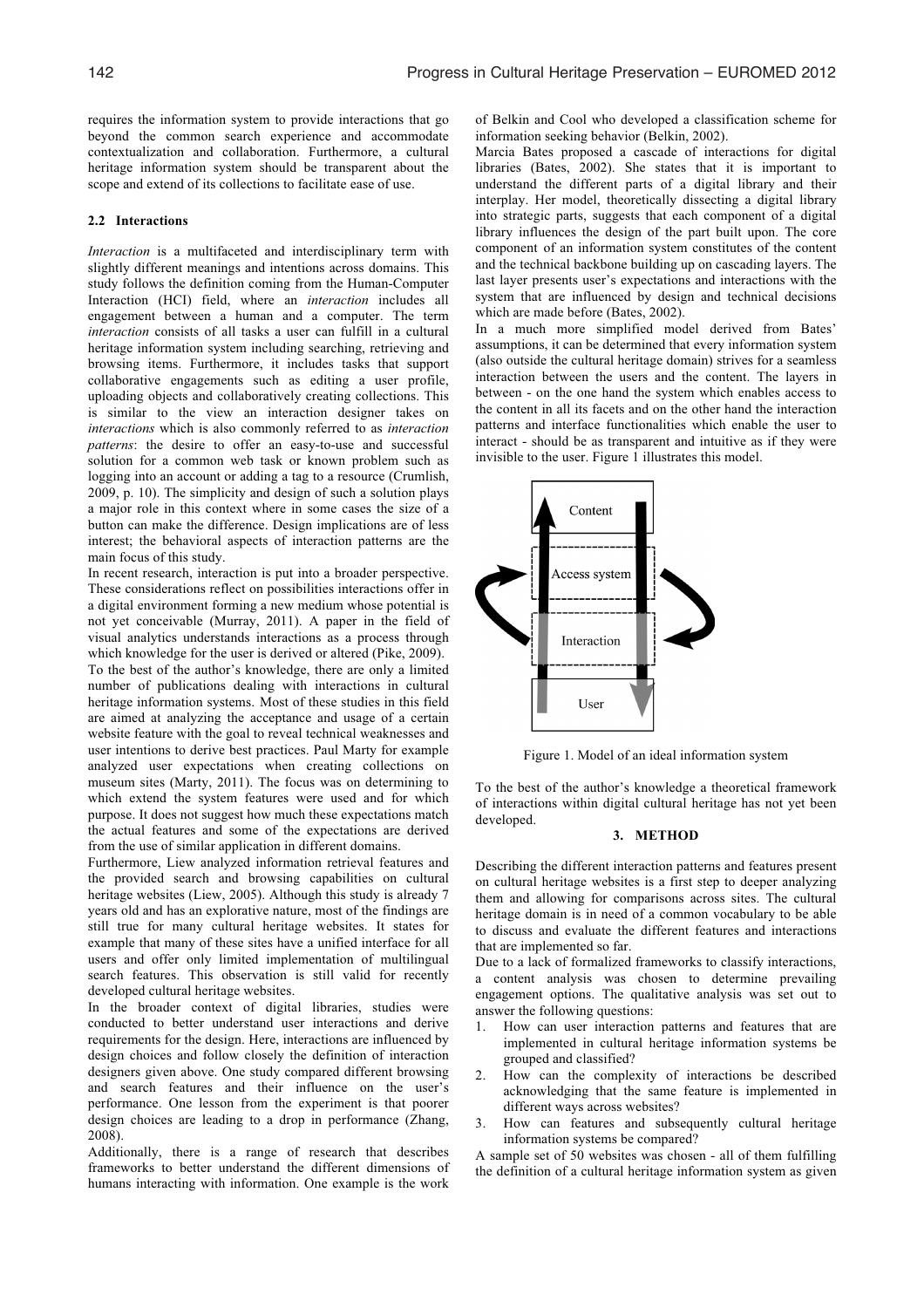# A FRAMEWORK FOR CLASSIFYING INTERACTIONS IN CULTURAL HERITAGE 143 INFORMATION SYSTEMS

in the previous section. The goal was to find a wide variety of sites reflecting the whole spectrum of cultural heritage information systems. This purposeful sampling pursues the goal of collecting websites that either stand out in their way of presenting cultural heritage material, engaging the user, being maintained by a well-known authority or being popular for their design and interaction features. For aggregating this list and retrieving sites that meet the requirements, thematic mailing lists, conference websites as well as journals were scanned.

All interaction patterns and features found on these sample websites were listed and afterwards grouped according to their scope, extent and purpose. The result was a classification scheme for these types of websites with regard to their structure, interaction with cultural heritage objects and their collaboration among users.

The scheme was refined with every new website which was analyzed in case a new interaction feature was found. The classification was adapted accordingly. It was found that interactions are very faceted. For example, some websites do have features for social tagging of cultural heritage objects but not all of them were implemented with full sharing options. To compare different features and sites it is not enough to list that they exist but to describe their level of complexity. To address this problem, another dimension was added to the classification that describes the degree of the complexity of each class of interactions.

The following section explains the developed framework in more detail.

# **4. FRAMEWORK OF DIMENSIONS OF INTERACTIONS**

This section describes the result of this study - a framework that was developed based on the interaction features and interaction patterns which were found on a sample of 50 cultural heritage websites.

# **4.1 Classification of interactions**

In a first step, a classification of the different interactions found on the sample websites is developed. This is the first dimension of the framework and it provides a grouping of the interactions into features that are prevailing in cultural heritage information systems.

On a meta-level, all of the interaction patterns deployed in cultural heritage information systems can be broadly subsumed under one of the three following points:

- 1. Content: This comprises all features that are targeted around experiencing the content such as search, curated exhibitions or deep-zoom features.
- 2. User: These are features and their inherited interactions that revolve around the user management and user identity such as creating and editing user profiles.
- 3. Participation: These are all features allowing the user to experience cultural heritage in a personal or customized way alone or in a group of like-minded.

Table 2 shows the taxonomy of interactions with a detailed description of every class. Any user action where the user interactively uses the system can be categorized into one of the 9 classes that are tailored to the cultural heritage domain.

| <b>Meta-Class</b> | <b>Class</b>                         | Description                                                                                                                                                                                             |
|-------------------|--------------------------------------|---------------------------------------------------------------------------------------------------------------------------------------------------------------------------------------------------------|
| Content           | Cultural<br>heritage (CH)<br>objects | Interaction patterns<br>supported by features related<br>to the pure content<br>aggregated in information<br>systems such as searching<br>full-text.                                                    |
| Content           | Curation                             | Interaction patterns<br>supported by features related<br>to curated content provided<br>by the information systems'<br>authorities, e.g. browsing<br>thematic exhibitions.                              |
| User              | User<br>representation               | Interaction patterns<br>supported by features that<br>help users to represent and<br>connect with each other e.g.<br>create user profiles.                                                              |
| User              | User<br>reputation                   | Interaction patterns<br>supported by features that are<br>related to user reputation<br>such as rating and starring<br>favorite objects, following of<br>other user's contributions<br>across the site. |
| Participation     | Storytelling                         | Interaction patterns<br>supported by features<br>allowing the user to add their<br>own point of view through<br>directed and chronological<br>narration.                                                |
| Participation     | User<br>exhibitions                  | Interaction patterns<br>supported by features<br>allowing users to curate<br>customized exhibitions and<br>collections.                                                                                 |
| Participation     | Annotations                          | Interaction patterns<br>supported by features that<br>allow the user to add<br>additional information to<br>content such as writing<br>comments or other free text.                                     |
| Participation     | Social tagging                       | Interaction patterns<br>supported by features for<br>adding terms and keywords.                                                                                                                         |
| Participation     | User objects                         | Interaction patterns<br>supported by features for<br>uploading, publishing and<br>maintaining users' content.                                                                                           |

Table 2. Classification of interaction patterns and interaction features in cultural heritage websites

### **4.2 The degree of complexity of interactions**

When analyzing cultural heritage digital libraries, it is important to understand that the interaction is two-fold. On the one hand, there is the information system as a whole with its different components, on the other hand, there is the user. In an ideal system the user interacts with the aggregated content in a natural and seamless way (see figure 1).

A digital surrogate of a cultural heritage item possesses a different interaction potential than the original physical object. In an online environment, there are more possibilities for interaction compared to the potential in a physical institution. In physical exhibitions, the artifacts are too scarce and valuable to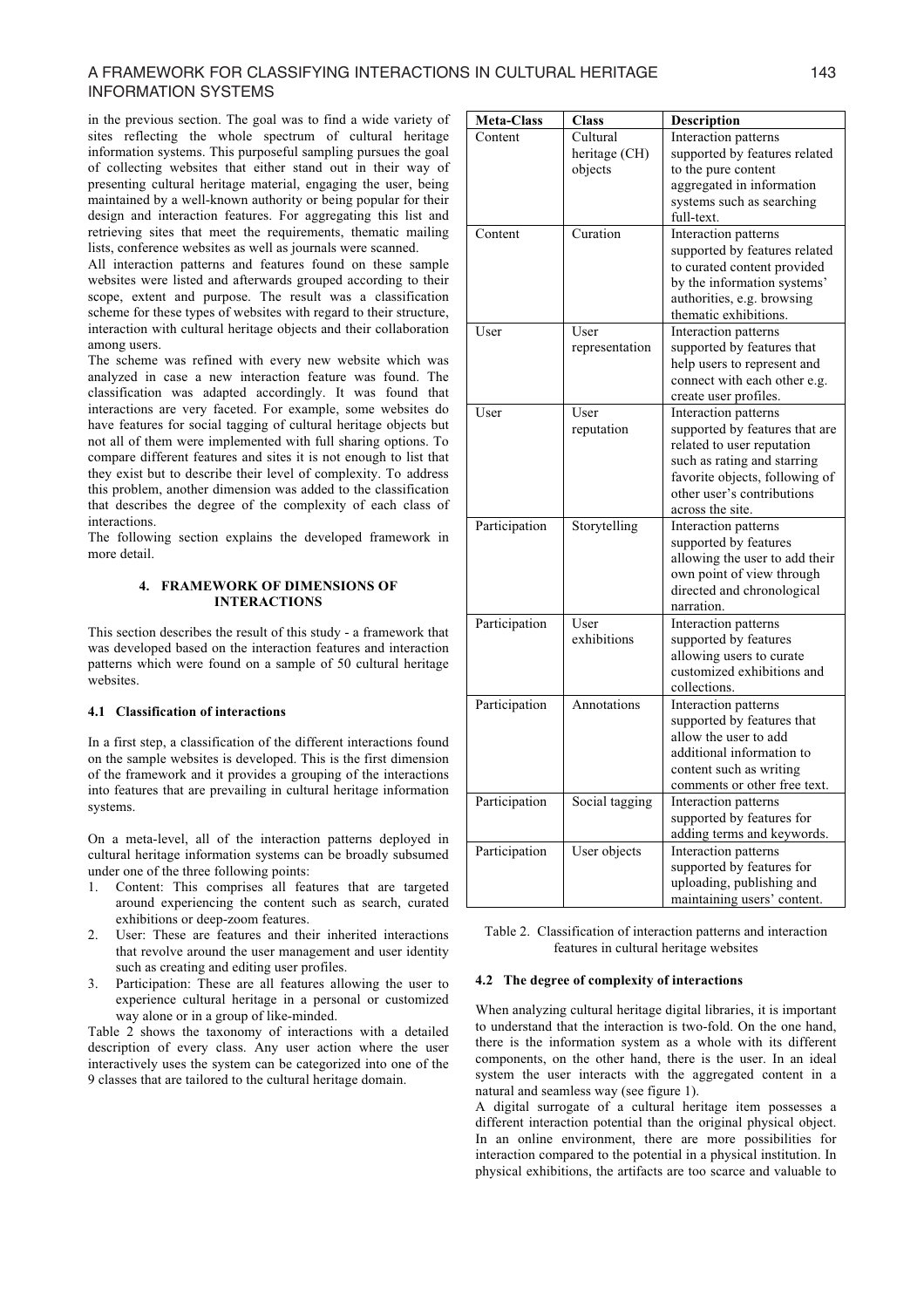take interaction with them beyond simply looking at the particular item. Within an online information system, three prevailing types of access determine interactions:

**Search:** All cultural heritage information systems make their collections accessible with textual search. Matching user queries to the metadata of an object lets the user retrieve items. Search is determined by formulating a query, scanning the result list for relevant items and finding results that might answer the information need. The challenge here is that the paradigm of the known-item search common in libraries is transferred to the cultural heritage domain. But many objects, particularly the ones coming from museums, are not sufficiently described by their metadata (e.g. acquisition numbers and dates of acquisition instead of subject headings, keywords).

**Browse / Explore:** Browsing features are crucial for cultural heritage information systems. They support serendipity and the discovery of unknown resources. For users, extent and scope of collections in these information systems is vague and not transparent. Therefore, innovative browsing capabilities are needed. The more the data is linked (amongst each other or to external resources) and the more its structure is exploited, the more possibilities can be offered to browse and explore the content.

**Engage:** The engagement level comprises all access points that are created by users adding their own content and view points, collaboratively working on content creation. Additionally, it enables exploration of the content beyond the website's scope. Examples are following enrichments links to Wikipedia or uploading user-generated content and sharing it with friends.

These three access types can be arranged in a hierarchy, where search is the access type, which needs the least amount of interactions between user and system going up to the engage level that can have an infinite number of interactions depending on the complexity of the implemented features. The more interactions are possible, the more complex the information system becomes.

To have a simple classification of interactions is not enough to compare websites and their implemented features with one another. The access type the websites offer needs to be determined and that one is driven by the complexity of interaction. To achieve this, a second dimension is introduced to complement the classification and this one determines the degree of complexity of the interactions and interactive features on a scale of ordinal values (1-5):

- 1. Content: On the most basal level, there is content in form of digital surrogates, born-digital objects and their metadata aggregated in an information system. With regards to complexity of interaction, this level is mainly characterized by textual search as the most basic form of accessing content; in many cases it is a simple search box. This level has the least amount of interactions.
- 2. Organization: On the next level, structuring the content by adhering to best practices in metadata standards enables more complex interaction patterns. Consequently, this allows simple browsing and content exploration beyond search. An implementation would be the use of rich, domain-specific data models such as  $CIDOC-CRM<sup>2</sup>$  or the Europeana Data Model<sup>3</sup>. An example of the benefits of

1

more structured metadata is the provision of faceted search to reduce the number of results for a query.

- 3. Enrichment: The next level is any form of enrichment that adds additional information to an object and links it to outside resources. Enrichment provides the user with more entry points for retrieving and exploring particular content and enables the differentiation of ambiguous terms and the identification of named entities and such. The enrichment, structure and metadata level comprise features with limited interactive complexity building upon basic textual search to more elaborate interactions such as facets.
- 4. Contextualization: The following more complex level is contextualization. The content gets embedded into richer and more diverse contexts. This can mean that users curate cultural heritage objects and add their meaning and interpretation or it can be the provision of storytelling functionalities. At this point, interactions become very complex and get intermixed with the need to set the right incentive for the user to participate. The technical implications for implementing contextualization are very manifold; user-generated content needs to be stored, upload functionalities provided and a quality assurance deployed. Only a handful of websites offer contextualization through user-driven data.
- 5. Collaboration: The most complex degree of interaction is collaboration. The focus here is on working together in groups and sharing the experience. To implement this, complex group functionalities and rights management need to be set up. Furthermore, to get users to interact with each other requires multifaceted user management and representation features.

Figure 3 shows a model of the interaction degrees and their interplay with the access points including search, browse and engage components. In general, the more complex and useroriented an information system is, the more interaction features and access points it offers.



Figure 3. Degree of complexity of interactions with associated access points

This pyramid model shows that with every level the complexity of the interactions and the numbers of possible interactions increase. Every category of interaction in an information system can be analyzed in terms of its inherent interaction degree. The degree of interaction varies greatly, and different characteristics are prevailing depending on the component implemented.

<sup>&</sup>lt;sup>2</sup> http://www.cirdo-crm.org

<sup>3</sup> http://pro.europeana.eu/edm-documentation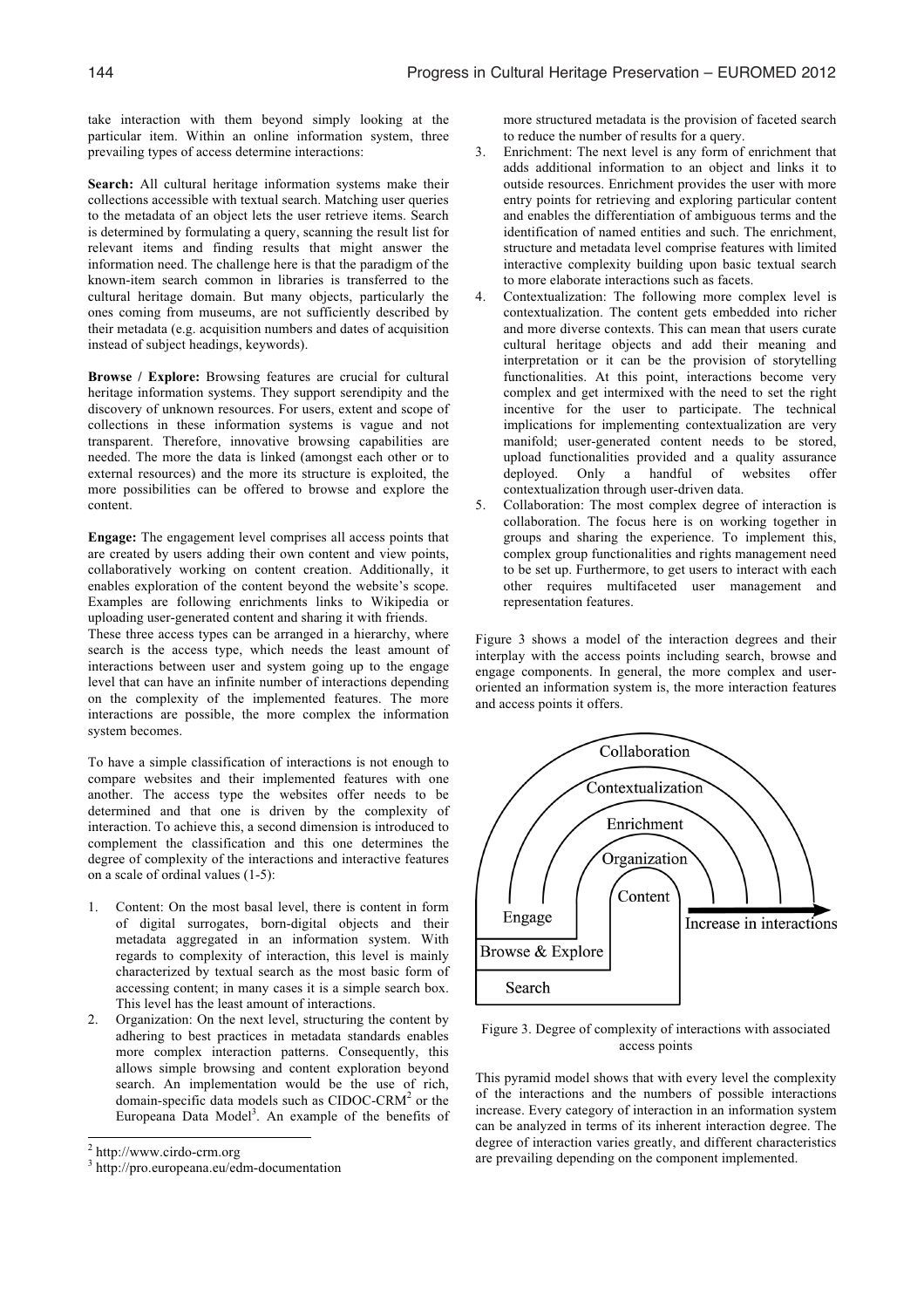#### **4.3 Combining the classification and the degree of complexity of interactions to a framework**

Combining the classification of interactions with their degree of complexity forms a framework that enables comparison and evaluation of cultural heritage websites. It provides a means to express the complexity, degree and variability of interactions on a given site in relation to its access points. The possibility to compare interactions, features and whole information systems on an ordinal scale offers new insights and perspectives in discussing these sites.

Each class of the classification has the dimension of its complexity attached and allows to categorize each feature on a website. The focus of each cultural heritage information system becomes obvious and its implementation can be discussed. Figure 4 shows a radar model of the different classes with their complexity level. The outer rings of the radar represent more interactions than the rings closer to the center.



Figure 4. Model of the framework with both dimensions

For example, the interactions subsumed under the *Social tagging* class are integrated into many different cultural heritage websites to provide the user with a means to interact with the content but not all implementations are well engineered. For *Social tagging*, the different degrees of complexity would look like this:

- 1. Content level: This is the basis for providing a tagging feature; it comprises the tags and an appropriate storage system. In terms of interaction patterns this means: adding and deleting tags.
- 2. Organization level: The system enables the structuring of tags. This could mean that it stores tags with its appropriate links to the tagged resource and the tagging user. In the literature, this is referred to as the tag-resource-user relationship (Peters, 2009, p. 39). The first and second levels allow the user to search and browse the tags. Common patterns are the distinction between public and private tags and pivot browsing based on the tag-resourceuser relationship.
- 3. Enrichment: The system offers automatic features to ensure qualitative tags. This could mean an autocompletion feature or enrichment of the tags with controlled vocabulary.
- 4. Contextualization: Users are able to add complex information to the tags like descriptions, preferred terms or

links. The system would also allow pivot presentation of different relations among users, tags and resources.

5. Collaboration: The most complex level comprises collaborative editing of tags and the ability to collaboratively determine preferred terms for tags excepting misspellings and outdated terms.

As shown, for each class of interaction the degree of complexity can be determined and a representational point be marked in the grid.

In a next step, a visualization of the differences between websites can be made on the basis of this framework.

One example is a comparison of Europeana's interaction features with the ones of the Google Art Project<sup>4</sup> (figure 5). Both systems offer access to cultural heritage but their scope and intent is very different. Figure 5 shows the radar graph for these two sites. It is quite clear from this presentation that the Google Art project is much more focused on user engagement and involvement. It offers user exhibitions where a section of each picture can be added to a custom collection and be described. Furthermore, each object in the user collection can be contextualized with a Youtube video. Moreover, it is visible that it is standing out in its way of displaying its objects. It offers a deep-zoom feature that makes every stroke visible (CH objects); the project adds an additional layer of experiencing cultural heritage online that goes beyond the common perception of a painting in the museum.



Figure 5. Comparing two websites from the sample based on the framework

Europeana, in contrast, focuses on curation of content and metadata retrieval. User engagement is only provided on a limited basis. User accounts are offered but are not used to support user participation or engagement. Europeana enables users to tag their favorite objects but it does not offer more functionalities than a private bookmarking list. In both projects, user collaboration is not implemented for any of the feature groups.

j

<sup>4</sup> http://www.googleartproject.com/